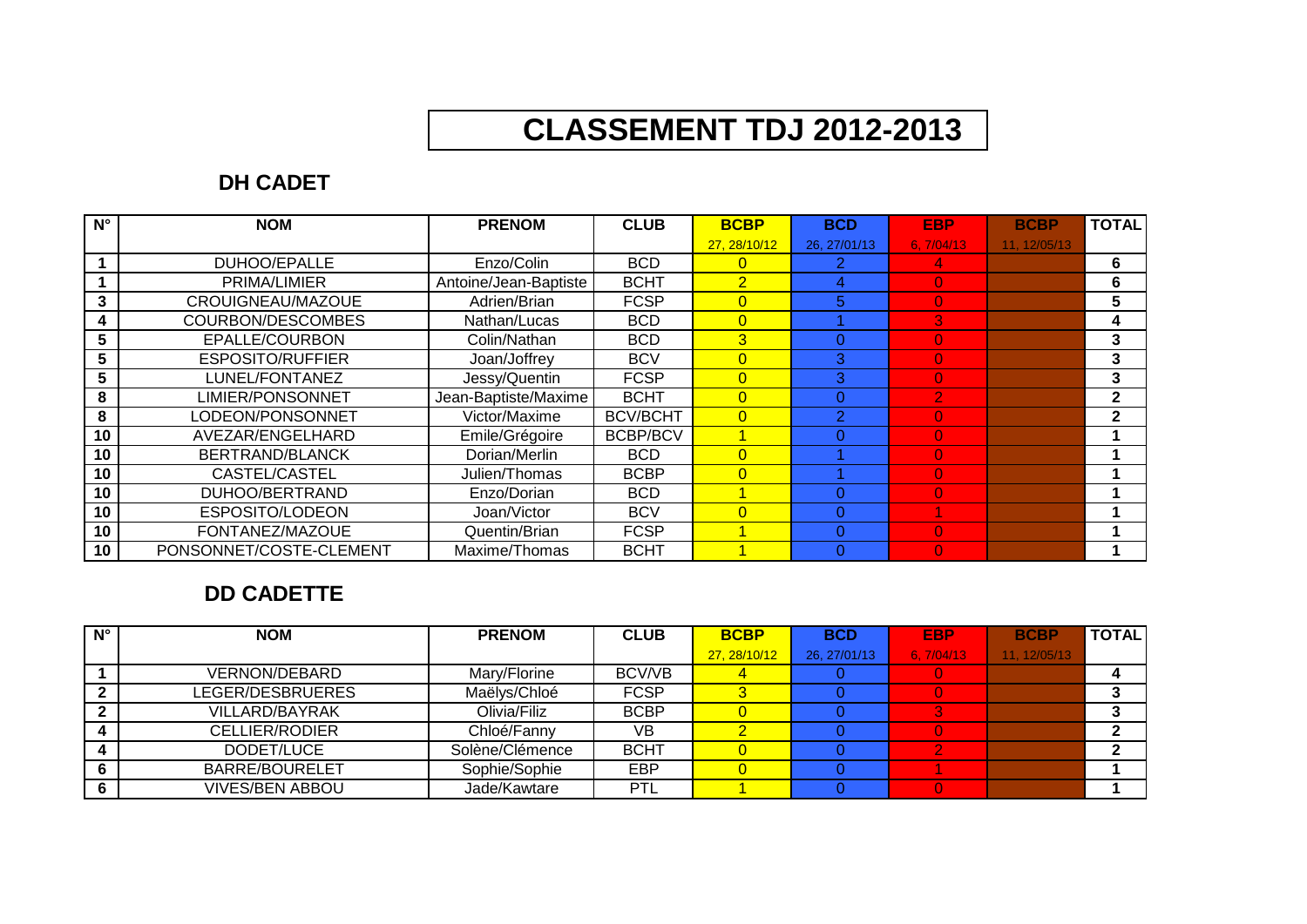# **MX CADET**

| $N^{\circ}$ | <b>NOM</b>             | <b>PRENOM</b>        | <b>CLUB</b>     | <b>BCBP</b>    | <b>BCD</b>   | <b>EBP</b> | <b>BCBP</b> | <b>TOTAL</b> |
|-------------|------------------------|----------------------|-----------------|----------------|--------------|------------|-------------|--------------|
|             |                        |                      |                 | 27, 28/10/12   | 26, 27/01/13 | 6.7/04/13  | 11.12/05/13 |              |
|             | EPALLE/DEBARD          | Colin/Florine        | BCD/VB          |                |              |            |             | 5            |
|             | LIMIER/DODET           | Jean-Baptiste/Solène | <b>BCHT</b>     | $\overline{0}$ |              | 5          |             | 5            |
| 3           | GICQUIAUD/BARRE        | Marc/Sophie          | <b>EBP</b>      | $\overline{0}$ |              | 4          |             | 4            |
|             | COURBON/ROLINEAU       | Nathan/Camille       | <b>BCD</b>      | $\overline{0}$ |              |            |             | 3            |
| 4           | DESCOMBES/CARRATI      | Lucas/Mélanie        | <b>BCD</b>      | $\Omega$       |              | 3          |             | 3            |
|             | PRIMA/DODET            | Antoine/Solène       | <b>BCHT</b>     |                |              |            |             | 3            |
|             | RAVENEL/RODIER         | Hugo/Fanny           | VB              | 3              |              | $\Omega$   |             | 3            |
| 8           | AVEZARD/VIVES          | Emile/Jade           | <b>BCBP/PTL</b> |                |              |            |             |              |
| 8           | <b>COURBON/CELLIER</b> | Nathan/Chloé         | BCD/VB          |                |              |            |             |              |
| 8           | <b>ESPOSITO/CELLE</b>  | Joan/Tiffany         | <b>BCV</b>      |                |              |            |             |              |
| 8           | LEGER/DESBRUERES       | Gwénaël/Chloé        | <b>FCSP</b>     |                |              |            |             |              |
| 8           | MAZOUE/LEGER           | Brian/Maëlys         | <b>FCSP</b>     |                |              |            |             |              |
| 8           | PONSONNET/LUCE         | Maxime/Clémence      | <b>BCHT</b>     | $\Omega$       |              |            |             |              |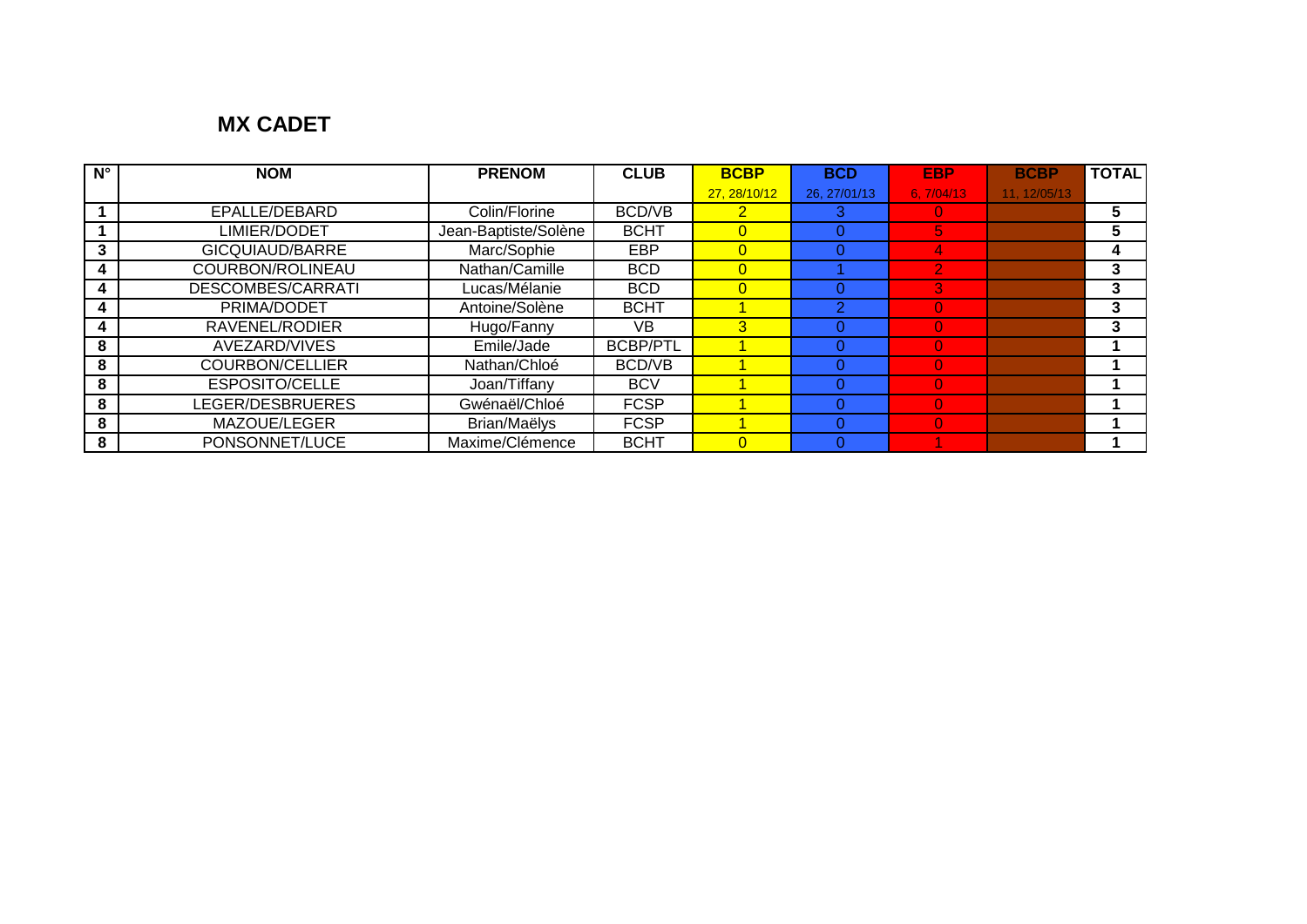## **DH MINIME**

| $N^{\circ}$  | <b>NOM</b>                 | <b>PRENOM</b>    | <b>CLUB</b>      | <b>BCBP</b>    | <b>BCD</b>     | <b>EBP</b>     | <b>BCBP</b>  | <b>TOTAL</b>   |
|--------------|----------------------------|------------------|------------------|----------------|----------------|----------------|--------------|----------------|
|              |                            |                  |                  | 27, 28/10/12   | 26, 27/01/13   | 6,7/04/13      | 11, 12/05/13 |                |
|              | <b>HELARY/CAFFIERS</b>     | Maxence/Adrien   | <b>BCV/BCBP</b>  | 3              |                | 5.             |              | 11             |
| $\mathbf{2}$ | PORTE/REMAUD               | Léo/Alban        | VB/BCV           | $\Omega$       | 5              | 4              |              | 9              |
| 3            | PORTE/BIED                 | Léo/Antoine      | <b>VB/FCSP</b>   | 4              |                | $\Omega$       |              | 4              |
| 4            | <b>CROUIGNEAU/FAUGERON</b> | Alexis/Remy      | <b>FCSP</b>      | $\overline{0}$ |                | 3              |              | 3              |
| 4            | JACQUEMET/STIENLET         | Lilian/Mattéo    | <b>TGV</b>       | $\Omega$       |                | 2              |              | 3              |
| 6            | <b>BASSET/FORNS</b>        | Pierre/Robin     | <b>BCHT</b>      | $\overline{2}$ |                | 0              |              | $\mathbf{2}$   |
| 6            | <b>GAGNIERE/OBOUSSIER</b>  | François/Nicolas | <b>BCSM</b>      | $\Omega$       | $\overline{2}$ | $\Omega$       |              | $\overline{2}$ |
| 6            | <b>HELLMANN/FAUGERON</b>   | Clément/Remy     | <b>BCV/FCSP</b>  | $\overline{0}$ |                | $\overline{0}$ |              | $\mathbf{2}$   |
| 6            | RAPHAEL/FAUGERON           | Geoffrey/Remy    | <b>FCSP</b>      | $\overline{2}$ |                | $\Omega$       |              | $\mathbf{2}$   |
| 10           | <b>BASSET/PAINVIN</b>      | Pierre/Pierre    | <b>BCHT</b>      | $\Omega$       |                | $\Omega$       |              |                |
| 10           | <b>HELLMANN/JOHANY</b>     | Clément/Yohann   | <b>BCV</b>       |                |                | $\Omega$       |              |                |
| 10           | <b>JANY/PONCE</b>          | Corentin/Clément | <b>BCBP/BCHT</b> | $\Omega$       |                | $\Omega$       |              |                |
| 10           | OBOUSSIER/JEAN             | Nicolas/Mathias  | <b>BCSM</b>      | $\Omega$       |                |                |              |                |
| 10           | PAINVIN/HILAIRE            | Pierre/Yoan      | <b>BCHT</b>      |                |                | $\Omega$       |              |                |
| 10           | REMAUD/VELOTTI-HERRY       | Alban/Macéo      | <b>BCV</b>       |                |                | $\Omega$       |              |                |

# **DD MINIME**

| $N^{\circ}$ | <b>NOM</b> | <b>PRENOM</b> | <b>CLUB</b> | <b>BCBP</b>               | <b>BCD</b> | <b>EBP</b> | <b>BCBP</b> | <b>TOTAL</b> |
|-------------|------------|---------------|-------------|---------------------------|------------|------------|-------------|--------------|
|             |            |               |             | $00/40/40$<br>07<br>IU/IZ | nn.        |            |             |              |
|             |            |               |             |                           |            |            |             |              |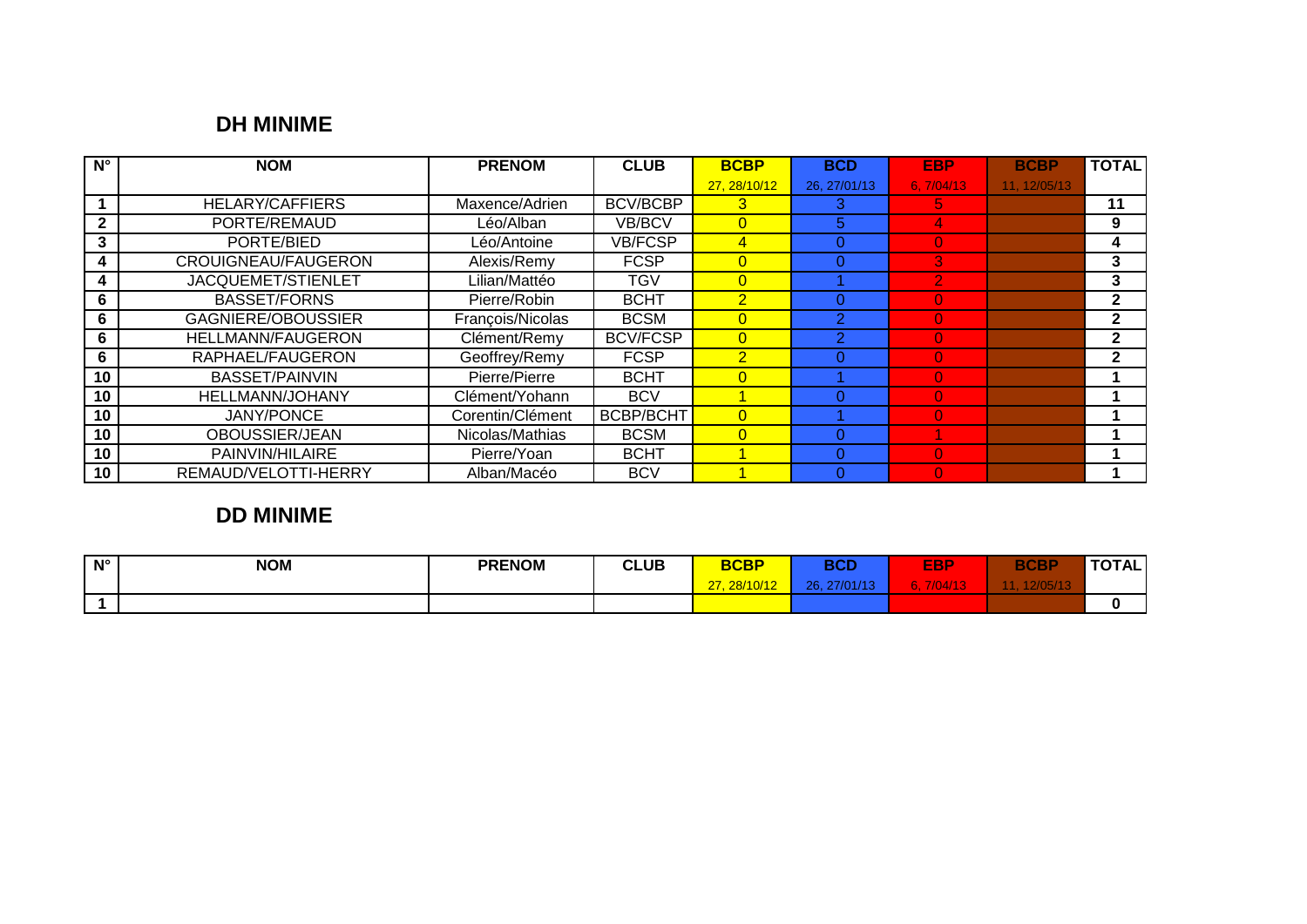#### **MX MINIME**

| $N^{\circ}$ | <b>NOM</b>              | <b>PRENOM</b>    | <b>CLUB</b>     | <b>BCBP</b>  | <b>BCD</b>   | <b>EBP</b> | <b>BCBP</b>  | <b>TOTAL</b> |
|-------------|-------------------------|------------------|-----------------|--------------|--------------|------------|--------------|--------------|
|             |                         |                  |                 | 27, 28/10/12 | 26, 27/01/13 | 6, 7/04/13 | 11, 12/05/13 |              |
|             | PORTE/MAIRE             | Léo/Elodie       | <b>VB/FCSP</b>  |              |              |            |              | 10           |
|             | HELARY/TILLIER          | Maxence/Emma     | <b>BCV/UMS</b>  |              |              |            |              |              |
|             | CAFFIERS/MANOHA         | Adrien/Charlotte | <b>BCBP/BCV</b> |              |              |            |              |              |
|             | CAFFIERS/RODIER         | Adrien/Rose      | BCBP/VB         |              |              |            |              |              |
|             | HELARY/RODIER           | Maxence/Rose     | BCV/VB          |              |              |            |              |              |
|             | <b>BASSET/MERIGUET</b>  | Pierre/Marine    | <b>BCHT/BCV</b> |              |              |            |              |              |
|             | <b>CHARRIER/TILLIER</b> | Théo/Emma        | <b>BCD/UMS</b>  |              |              |            |              |              |

#### **DH BENJAMIN**

| $N^{\circ}$ | <b>NOM</b>             | <b>PRENOM</b>    | <b>CLUB</b>     | <b>BCBP</b>  | <b>BCD</b>   | <b>EBP</b> | <b>BCBP</b>  | <b>TOTAL</b> |
|-------------|------------------------|------------------|-----------------|--------------|--------------|------------|--------------|--------------|
|             |                        |                  |                 | 27, 28/10/12 | 26, 27/01/13 | 6, 7/04/13 | 11, 12/05/13 |              |
|             | CHARRIER/CHAMBOULEYRON | Théo/Léo         | <b>BCD/UMS</b>  |              |              |            |              |              |
|             | REMAUD/COURBON         | Baptiste/Calixte | <b>BCV/BCD</b>  |              |              |            |              |              |
|             | CHARRIER/CROUIGNEAU    | Théo/Alexis      | <b>BCD/FCSP</b> |              |              |            |              |              |
|             | CHIROSSEL/FRYDRISZAK   | Cyrpien/Remi     | VВ              |              |              |            |              |              |
|             | ARMAND/FORIN           | Marius/Antoine   | EBP             |              |              |            |              |              |
|             | ESTIENNE/RIVALIN-RADON | Louis/Joachim    | EBP             |              |              |            |              |              |
|             | LONGINOTTI/SOTTY       | Maxime/Léo       | <b>BCHT</b>     |              |              |            |              |              |
|             | RABEL/CHAMBOULEYRON    | Mathys/Léo       | <b>BCHT/UMS</b> |              |              |            |              |              |

# **DD BENJAMINE**

| $N^{\circ}$ | <b>NOM</b>           | <b>PRENOM</b> | <b>CLUB</b> | <b>BCBP</b> | BCD         | EBP       | <b>BCBP</b> | TOTAL. |
|-------------|----------------------|---------------|-------------|-------------|-------------|-----------|-------------|--------|
|             |                      |               |             | 27.28/10/12 | 26.27/01/13 | 6.7/04/13 | 11.12/05/13 |        |
|             | CHAMBOULEYRON/ZIMMER | Louanne/Laure | UMS/BCV     |             |             |           |             |        |
|             | GABION/MARTINEZ      | Jade/Ameline  | <b>FCSP</b> |             |             |           |             |        |
|             | AMOROS/GICQUIAUD     | Anna/Manon    | EBP         |             |             |           |             |        |